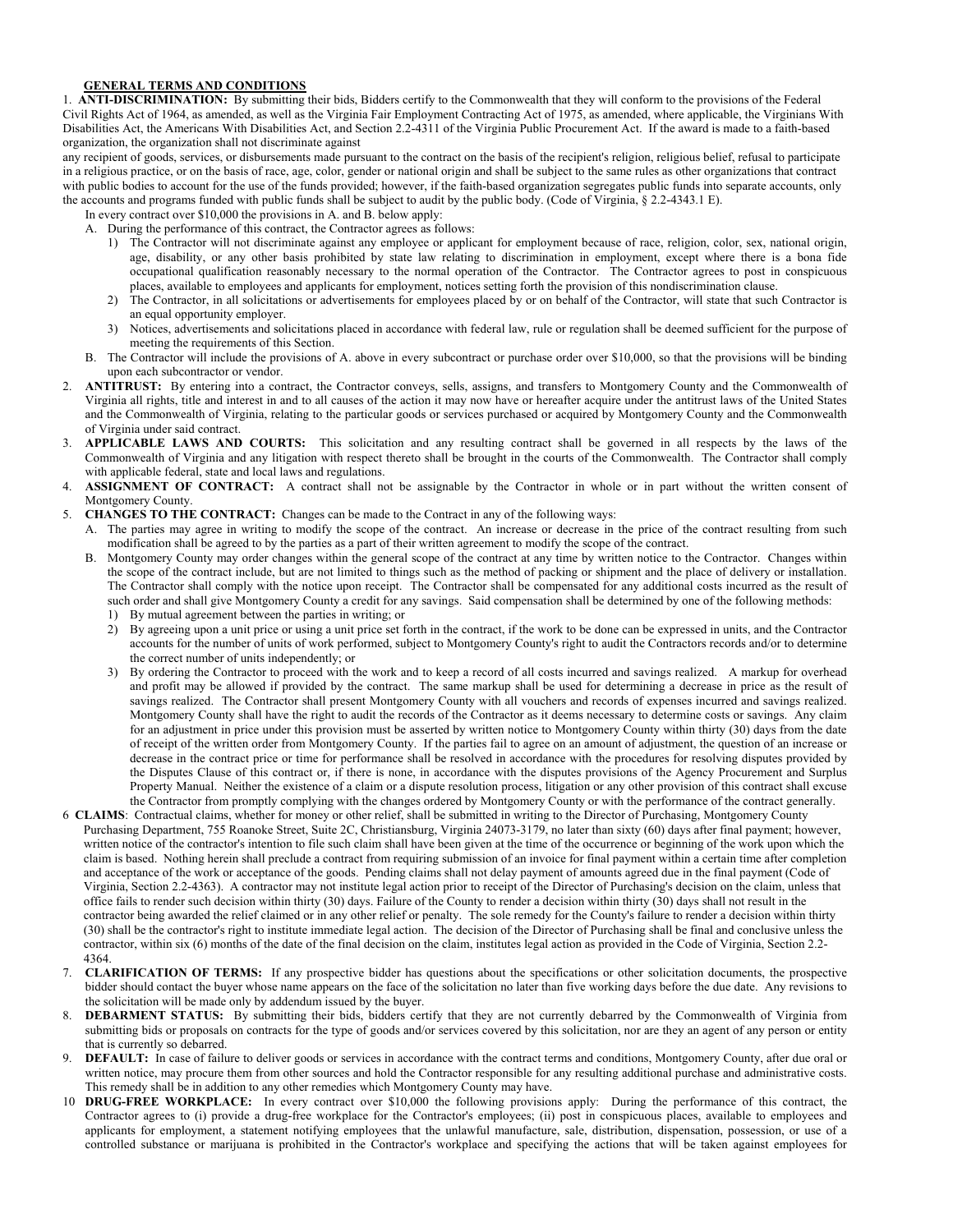violations of such prohibition; (iii) state in all solicitations or advertisements for employees placed by or on behalf of the Contractor that the Contractor maintains a drug-free workplace; and (iv) include the provisions of the foregoing clauses in every subcontract or purchase order of over \$10,000, so that the provisions will be binding upon each subcontractor or vendor.

 For the purposes of this section, "*drug-free workplace*" means a site for the performance of work done in connection with a specific contract awarded to a Contractor the employees of whom are prohibited from engaging in the unlawful manufacture, sale, distribution, dispensation, possession or use of any controlled substance or marijuana during the performance of the contract.

- 11. **EO/AA STATEMENT:** Montgomery County, an equal opportunity, affirmative action institution covered by presidential executive order 11246 as amended, advises all contractors, subcontractors, vendors and suppliers that direct receipt of federal funds may require appropriate action on their part.
- 12. **ETHICS IN PUBLIC CONTRACTING:** By submitting their bids, bidders certify that their bids are made without collusion or fraud and that they have not offered or received any kickbacks or inducements from any other bidder, supplier, manufacturer or subcontractor in connection with their bid, and that they have not conferred on any public employee having official responsibility for this procurement transaction any payment, loan, subscription, advance, deposit of money, services or anything of more than nominal value, present or promised unless consideration of substantially equal or greater value was exchanged.
- 13. **FACSIMILE BIDS:**. Facsimile **unsealed** bids received in the Montgomery County Purchasing Department prior to the time and date designated for bid submission will be accepted.

 For **sealed** bid programs, a bidder may fax a bid to a *non-Montgomery County* third party, who in turn must deliver it to the Purchasing Department in a sealed envelope before the bid due date and time.

- 14. **IMMIGRATION REFORM AND CONTROL ACT OF 1986:** By submitting their bids, the bidders certify that they do not and will not during the performance of this contract employ illegal alien workers or otherwise violate the provisions of the federal Immigration Reform and Control Act of 1986.
- 15. **INDEMNIFICATION:** Contractor agrees to indemnify, defend and hold harmless The County of Montgomery and its officers, agents, and employees from any claim, damages and actions of any kind or nature, whether at law or in equity, arising from or caused by the negligence of the Contractor.
- 16. **LATE BIDS:** To be considered for selection, bids must be received by the Montgomery County Purchasing Department, 755 Roanoke Street, Suite 2C, Christiansburg, Virginia 24073-3179, by the designated date and hour. The official time used in the receipt of bids is that time on the automatic time stamp machine in the Montgomery County Purchasing Department. Bids received in the Montgomery County Purchasing Department after the date and hour designated are automatically disqualified and will not be considered. Montgomery County is not responsible for delays in the delivery of mail by the U.S. Postal Service, private couriers, or another means of delivery. It is the sole responsibility of the bidder to insure that its bid reaches the Montgomery County Purchasing Department by the designated date and hour.
- 17. **MANDATORY USE OF MONTGOMERY COUNTY FORM AND TERMS AND CONDITIONS:** Failure to submit a bid on the official Montgomery County form provided for that purpose shall be a cause for rejection of the bid. Modification of or additions to any portion of the invitation for bid may be cause for rejection of the bid; however, Montgomery County reserves the right to decide, on a case by case basis, in its sole discretion, whether to reject such a bid as non-responsive. As a precondition to its acceptance, Montgomery County may, in its sole discretion, request that the bidder withdraw or modify non-responsive portions of a bid which do not affect quality, quantity, price, or delivery. No modification of or addition to the provisions of the contract shall be effective unless reduced to writing and signed by the parties.

## 18. **PAYMENT:**

- A. **TO PRIME CONTRACTOR:**
	- 1) Invoices for items ordered, delivered and accepted shall be submitted by the Contractor directly to the payment address shown on the purchase order/contract. All invoices shall show the Montgomery County or state contract number and/or purchase order number; social security number (for individual contractors) or the federal employer identification number (for proprietorships, partnerships, and corporations).
	- 2) Any payment terms requiring payment in less than 30 days will be regarded as requiring payment 30 days after invoice or delivery, whichever occurs last. This shall not affect offers of discounts for payment in less than 30 days, however.
	- 3) All goods or services provided under this contract or purchase order, that are to be paid for with public funds, shall be billed by the Contractor at the contract price, regardless of which public agency is being billed.
	- 4) The following shall be deemed to be the date of payment: the date of postmark in all cases where payment is made by mail, or the date of offset when offset proceedings have been instituted as authorized under the Virginia Debt Collection Act.
	- 5) Unreasonable Charges. Under certain emergency procurements and for most time and material purchases, final job costs cannot be accurately determined at the time orders are placed. In such cases, contractors should be put on notice that final payment in full is contingent on a determination of reasonableness with respect to all invoiced charges. Charges which appear to be unreasonable will be researched and challenged, and that portion of the invoice held in abeyance until a settlement can be reached. Upon determining that invoiced charges are not reasonable, the Commonwealth shall promptly notify the contractor, in writing, as to those charges which it considers unreasonable and the basis for the determination. A contractor may not institute legal action unless a settlement cannot be reached within thirty (30) days of notification. The provisions of this section do not relieve an agency of its prompt payment obligations with respect to those charges which are not in dispute (*Code of Virginia,* § 2.2-4363).

## B. **TO SUBCONTRACTORS:**

- 1) A contractor awarded a contract under this solicitation is hereby obligated:
	- a) To pay the subcontractor(s) within seven (7) days of the contractor's receipt of payment from the Commonwealth for the proportionate share of the payment received for work performed by the subcontractor(s) under the contract; or
	- b) To notify Montgomery County and the subcontractor(s), in writing, of the contractor's intention to withhold payment and the reason.

 The contractor is obligated to pay the subcontractor(s) interest at the rate of one percent per month (unless otherwise provided under the terms of the contract) on all amounts owed by the contractor that remain unpaid seven (7) days following receipt of payment from the Commonwealth, except for amounts withheld as stated in b. above. The date of mailing of any payment by U.S. Mail is deemed to be payment to the addressee. These provisions apply to each sub-tier contractor performing under the primary contract. A contractor's obligation to pay an interest charge to a subcontractor may not be construed to be an obligation of the Commonwealth.

- 19. **PRECEDENCE OF TERMS:** Paragraphs 1, 2, 3, 7, 8, 12, 14, 17, 18 and 27 of these General Terms and Conditions shall apply in all instances. In the event there is a conflict between any of the other General Terms and Conditions and any Special Terms and Conditions in this solicitation, the Special Terms and Conditions shall apply.
- 20. **PUBLIC NOTICE OF AWARD:** Public notice of the purchase order/contract award will be posted on the Public Information Board located in the lobby of the Montgomery County Purchasing Department, 755 Roanoke Street, Christiansburg, Virginia. Award information may also be obtained by contacting the buyer whose name appears on the solicitation.
- 21. **QUALIFICATIONS OF BIDDERS:** Montgomery County may make such reasonable investigations as deemed proper and necessary to determine the ability of the bidder to perform the work/furnish the item(s) and the bidder shall furnish to Montgomery County all such information and data for this purpose as may be requested. Montgomery County reserves the right to inspect bidder's physical facilities prior to award to satisfy questions regarding the bidder's capabilities. Montgomery County further reserves the right to reject any bid if the evidence submitted by, or investigations of, such bidder fails to satisfy Montgomery County that such bidder is properly qualified to carry out the obligations of the contract and to complete the work/furnish the item(s) contemplated therein.